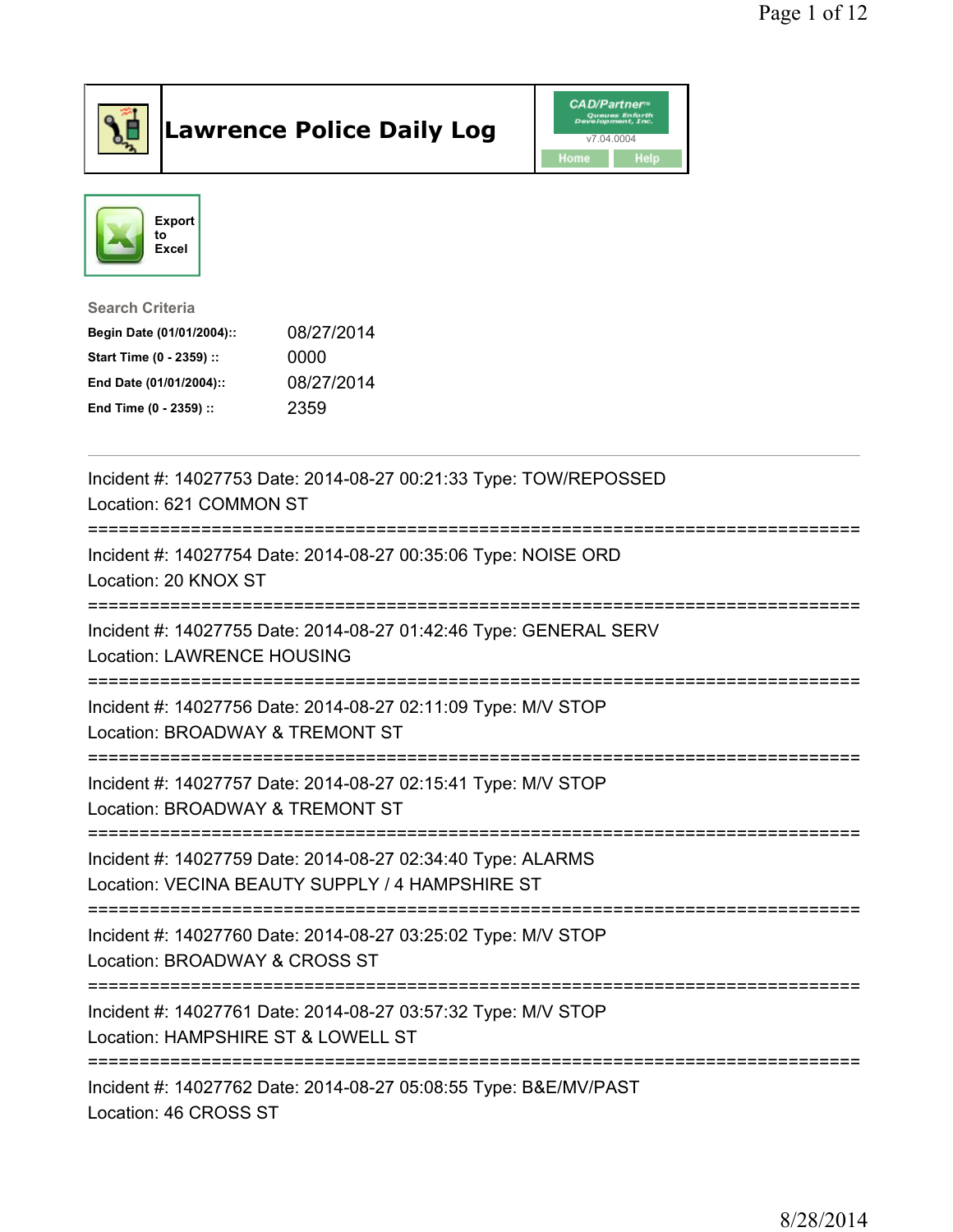| Incident #: 14027763 Date: 2014-08-27 05:21:58 Type: UNWANTEDGUEST<br>Location: 36 ATKINSON ST FL 1                                                    |
|--------------------------------------------------------------------------------------------------------------------------------------------------------|
| Incident #: 14027764 Date: 2014-08-27 05:22:59 Type: LARCENY/MV/ATTE<br>Location: 198 JACKSON ST                                                       |
| Incident #: 14027765 Date: 2014-08-27 05:27:47 Type: M/V STOP<br>Location: GROCERY WY & SOUTH UNION                                                    |
| Incident #: 14027766 Date: 2014-08-27 05:47:34 Type: M/V STOP<br>Location: BERKELEY ST & JACKSON ST                                                    |
| Incident #: 14027767 Date: 2014-08-27 05:49:56 Type: ALARMS<br>Location: 917 ESSEX ST<br>===================================                           |
| Incident #: 14027768 Date: 2014-08-27 06:03:29 Type: M/V STOP<br>Location: HAVERHILL ST & LAWRENCE ST                                                  |
| Incident #: 14027769 Date: 2014-08-27 06:38:56 Type: ASSSIT AMBULANC<br>Location: FOSTER ST & MARKET ST                                                |
| Incident #: 14027770 Date: 2014-08-27 06:50:00 Type: TOW OF M/V<br>Location: 91 MARKET ST                                                              |
| Incident #: 14027771 Date: 2014-08-27 06:59:06 Type: MEDIC SUPPORT<br>Location: 231 HAMPSHIRE ST                                                       |
| Incident #: 14027772 Date: 2014-08-27 07:06:31 Type: UNWANTEDGUEST<br>Location: 36 ATKINSON ST                                                         |
| Incident #: 14027773 Date: 2014-08-27 07:28:42 Type: M/V STOP<br>Location: S BROADWAY & SHATTUCK ST                                                    |
| Incident #: 14027774 Date: 2014-08-27 07:30:05 Type: MAL DAMAGE<br>Location: 54 LYNN ST                                                                |
| ===========================<br>Incident #: 14027775 Date: 2014-08-27 07:34:08 Type: ALARMS<br>Location: MICHAEL'S MOTOR SALES, INCORP / 54 WINTHROP AV |
| Incident #: 14027776 Date: 2014-08-27 07:36:10 Type: LARCENY/MV/PAST                                                                                   |

Location: EE VNIOV OT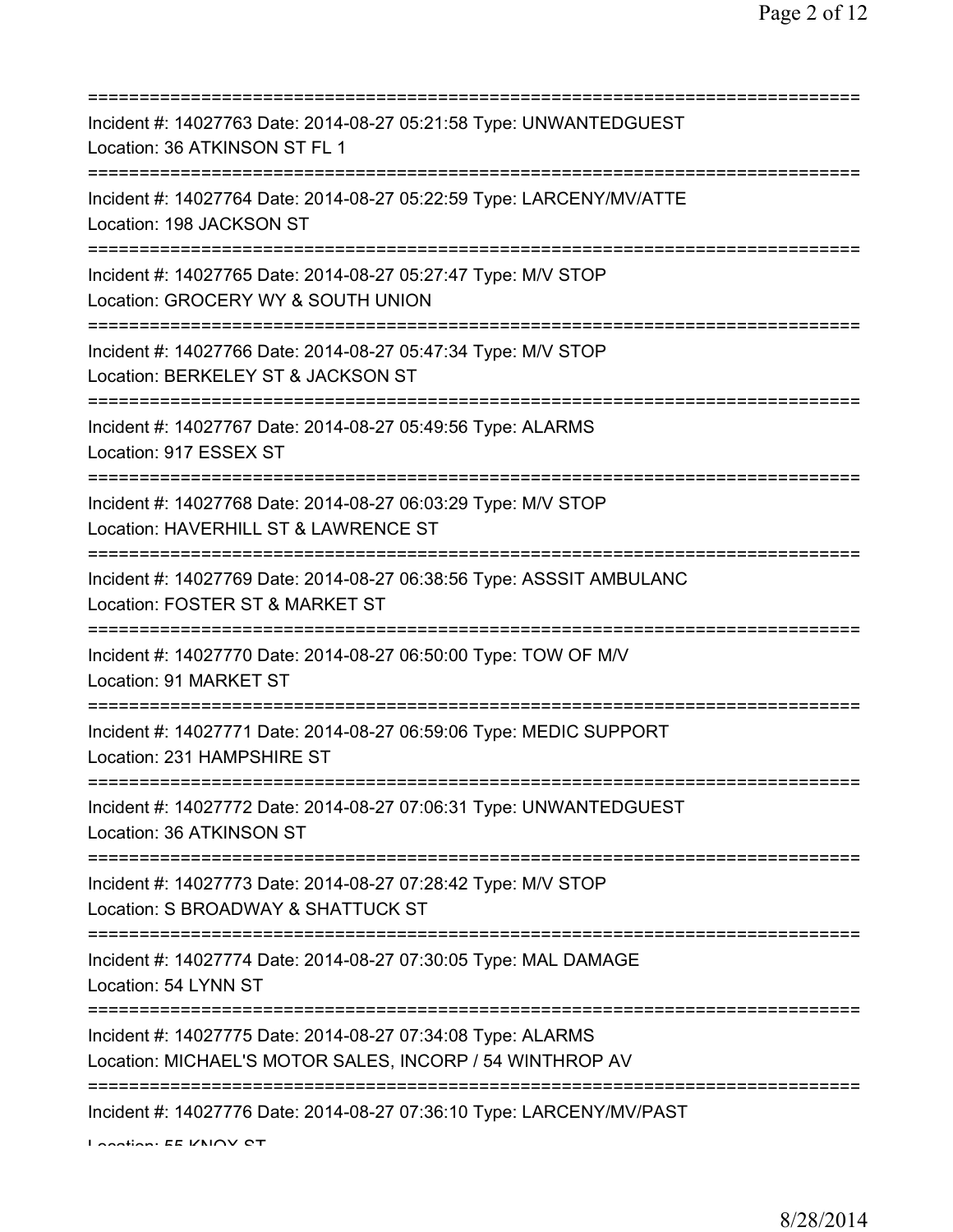| Incident #: 14027777 Date: 2014-08-27 08:02:00 Type: DRUG VIO<br>Location: DENNYS / 160 WINTHROP AV                                       |
|-------------------------------------------------------------------------------------------------------------------------------------------|
| Incident #: 14027778 Date: 2014-08-27 08:04:59 Type: M/V STOP<br><b>Location: CENTRAL BRIDGE</b>                                          |
| Incident #: 14027779 Date: 2014-08-27 08:10:33 Type: ALARMS<br>Location: 86 CROSS ST                                                      |
| Incident #: 14027780 Date: 2014-08-27 08:15:54 Type: CK WELL BEING<br>Location: DENNYS / 160 WINTHROP AV                                  |
| Incident #: 14027781 Date: 2014-08-27 08:17:36 Type: ALARMS<br>Location: 917 ESSEX ST                                                     |
| ================================<br>Incident #: 14027782 Date: 2014-08-27 08:18:31 Type: DISORDERLY<br>Location: DENNYS / 160 WINTHROP AV |
| Incident #: 14027783 Date: 2014-08-27 08:27:04 Type: M/V STOP<br>Location: 220 CARLETON ST                                                |
| Incident #: 14027784 Date: 2014-08-27 08:40:46 Type: SUS PERS/MV<br>Location: 48 E LAUREL ST                                              |
| Incident #: 14027785 Date: 2014-08-27 08:44:58 Type: 209A/VIOLATION<br>Location: 128 MARSTON ST                                           |
| Incident #: 14027786 Date: 2014-08-27 09:05:17 Type: ALARM/BURG<br>Location: SANTIAGO RESD / 22 PACKARD ST                                |
| Incident #: 14027788 Date: 2014-08-27 09:17:16 Type: LARCENY/PAST<br>Location: 54 PARKER ST                                               |
| Incident #: 14027787 Date: 2014-08-27 09:17:43 Type: ALARMS<br>Location: 151 HAMPSHIRE ST                                                 |
| Incident #: 14027789 Date: 2014-08-27 09:26:46 Type: TOW OF M/V<br>Location: FOSTER ST & SALEM ST                                         |
| =================================<br>Incident #: 14027790 Date: 2014-08-27 09:27:51 Type: TOW OF M/V                                      |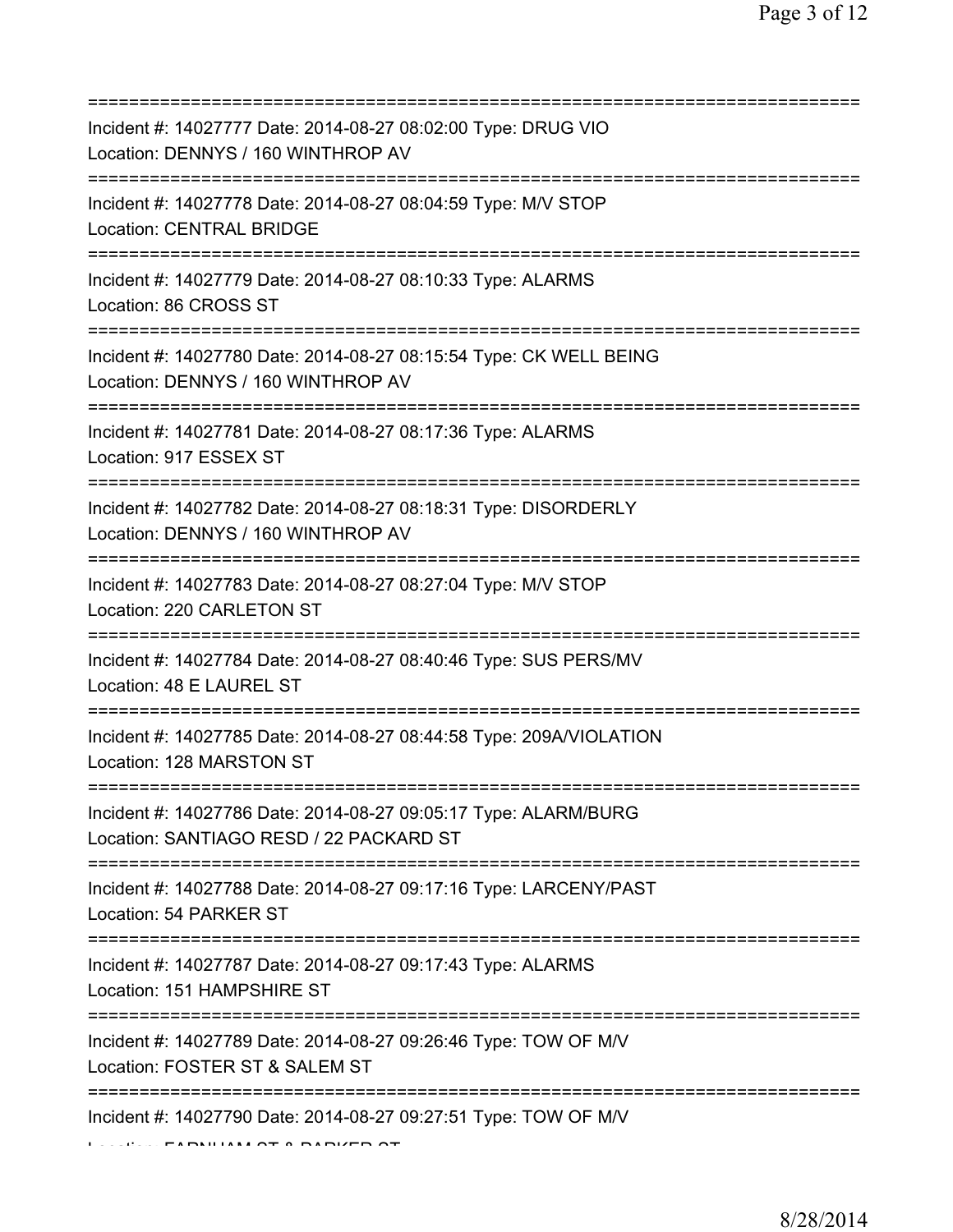=========================================================================== Incident #: 14027791 Date: 2014-08-27 09:36:15 Type: INVESTIGATION Location: 54 NEWBURY ST #8 =========================================================================== Incident #: 14027792 Date: 2014-08-27 09:42:51 Type: M/V STOP Location: 399 CANAL ST =========================================================================== Incident #: 14027793 Date: 2014-08-27 09:52:16 Type: M/V STOP Location: 83 EVERETT ST =========================================================================== Incident #: 14027794 Date: 2014-08-27 09:53:00 Type: INVESTIGATION Location: 70 N PARISH RD =========================================================================== Incident #: 14027795 Date: 2014-08-27 09:56:11 Type: WARRANT SERVE Location: 77 S UNION ST #18 =========================================================================== Incident #: 14027796 Date: 2014-08-27 10:01:57 Type: M/V STOP Location: 109 EVERETT ST =========================================================================== Incident #: 14027797 Date: 2014-08-27 10:06:01 Type: ALARM/BURG Location: 194 FARNHAM ST =========================================================================== Incident #: 14027798 Date: 2014-08-27 10:07:43 Type: SUS PERS/MV Location: BRADFORD ST & BROADWAY =========================================================================== Incident #: 14027799 Date: 2014-08-27 10:09:31 Type: RECOV/STOL/MV Location: 58 KNOX ST =========================================================================== Incident #: 14027800 Date: 2014-08-27 10:23:25 Type: M/V STOP Location: BROADWAY & HAVERHILL ST =========================================================================== Incident #: 14027801 Date: 2014-08-27 10:34:19 Type: M/V STOP Location: BODWELL ST & GREENWOOD ST =========================================================================== Incident #: 14027802 Date: 2014-08-27 10:38:56 Type: CK WELL BEING Location: 7 BROADWAY =========================================================================== Incident #: 14027803 Date: 2014-08-27 11:09:14 Type: M/V STOP Location: 114 LIQUORS / 80 WINTHROP AV =========================================================================== Incident #: 14027804 Date: 2014-08-27 11:09:16 Type: B&E/PAST

Location: 50 CHELMSFORD ST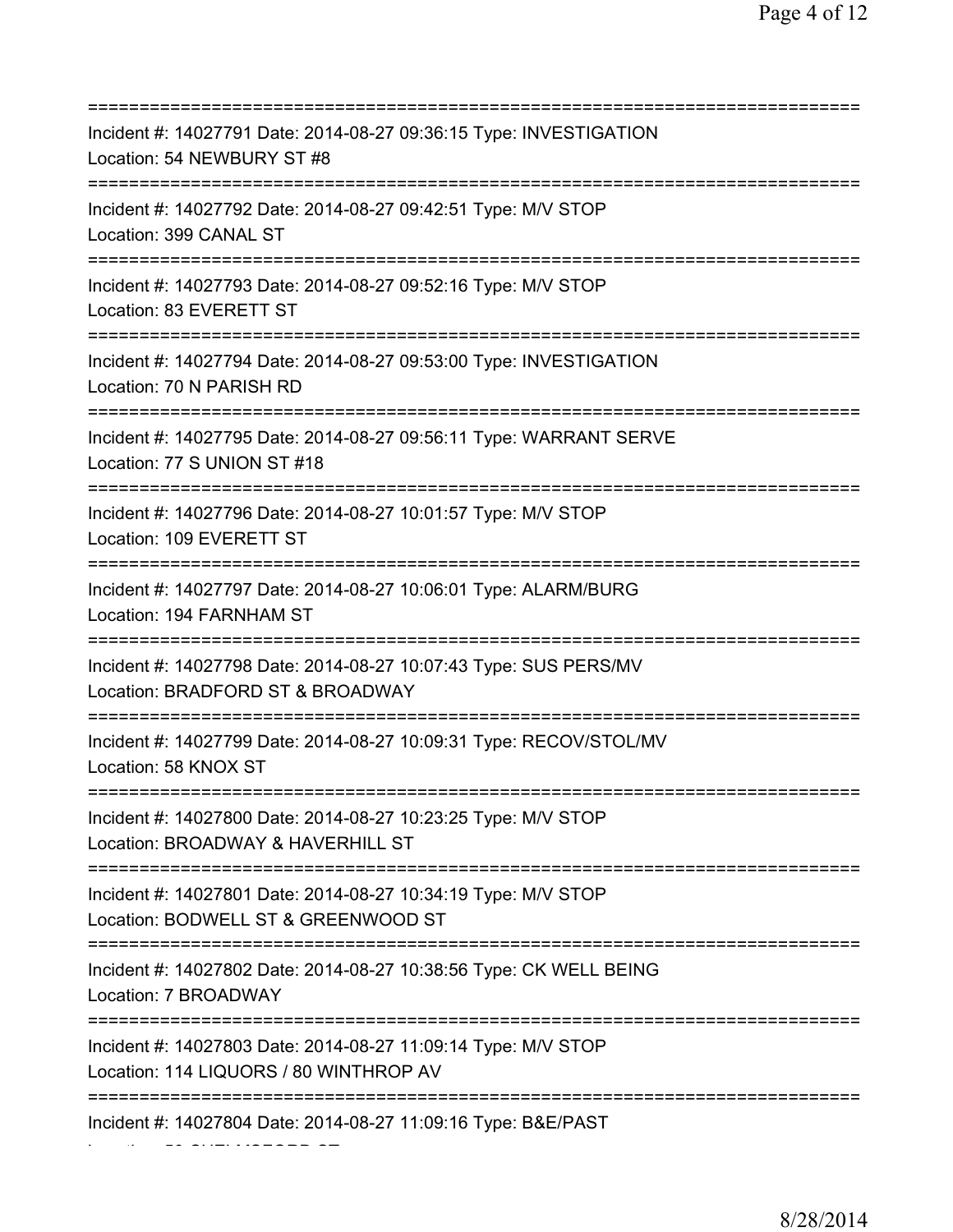| Incident #: 14027805 Date: 2014-08-27 11:12:27 Type: TOW OF M/V<br>Location: 3 EASTON ST                                                 |
|------------------------------------------------------------------------------------------------------------------------------------------|
| Incident #: 14027806 Date: 2014-08-27 11:16:58 Type: AUTO ACC/NO PI<br>Location: BROADWAY & LOWELL ST                                    |
| Incident #: 14027807 Date: 2014-08-27 11:22:52 Type: SUS PERS/MV<br>Location: 21 SPRINGFIELD ST                                          |
| Incident #: 14027808 Date: 2014-08-27 11:37:59 Type: ROBBERY UNARM<br>Location: 4 JACKSON TER                                            |
| Incident #: 14027809 Date: 2014-08-27 11:48:22 Type: M/V STOP<br>Location: METHUEN ST & UNION ST                                         |
| Incident #: 14027810 Date: 2014-08-27 11:49:29 Type: CONFIS PROP<br>Location: 1 GENERAL ST<br>===================================        |
| Incident #: 14027811 Date: 2014-08-27 11:54:09 Type: M/V STOP<br>Location: GENERAL ST & UNION ST                                         |
| Incident #: 14027812 Date: 2014-08-27 11:54:44 Type: M/V STOP<br>Location: CAMBRIDGE ST & S UNION ST                                     |
| Incident #: 14027813 Date: 2014-08-27 12:04:56 Type: B&E/PAST<br>Location: 42 E HAVERHILL ST #APT1 FL 1STFL                              |
| Incident #: 14027814 Date: 2014-08-27 12:12:03 Type: M/V STOP<br>Location: 352 ESSEX ST                                                  |
| Incident #: 14027815 Date: 2014-08-27 12:15:38 Type: INVESTIGATION<br>Location: 360 MERRIMACK ST<br>==================================== |
| Incident #: 14027816 Date: 2014-08-27 12:16:11 Type: DRUG VIO<br>Location: MARKET ST & S UNION ST                                        |
| Incident #: 14027817 Date: 2014-08-27 12:22:10 Type: INVESTIGATION<br>Location: SANTO DOMINGOS / HAMPSHIRE ST & PARK ST                  |
| Incident #: 14027818 Date: 2014-08-27 12:23:43 Type: INVEST CONT                                                                         |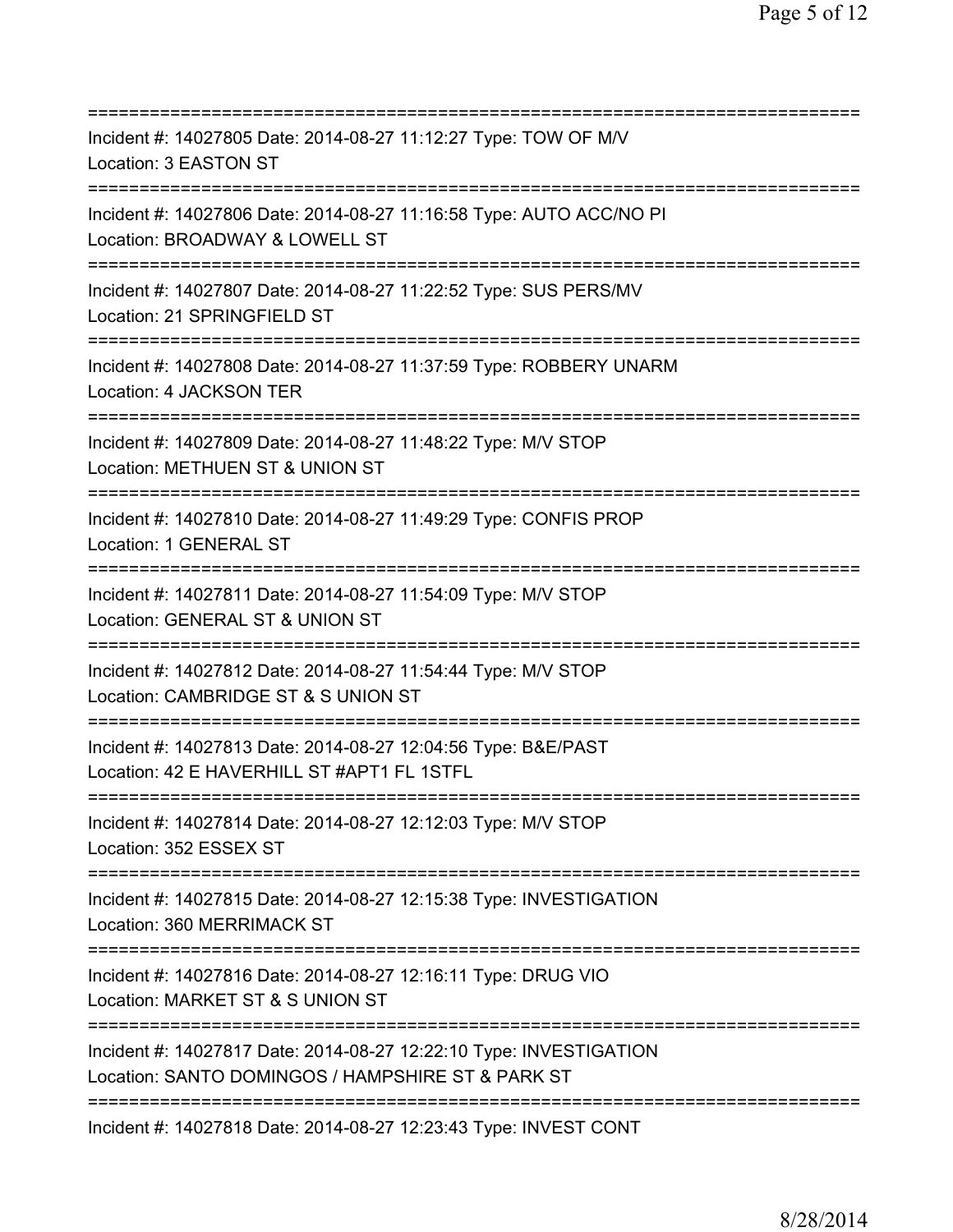=========================================================================== Incident #: 14027819 Date: 2014-08-27 12:37:33 Type: UNWANTEDGUEST Location: 383 CHESTNUT ST =========================================================================== Incident #: 14027820 Date: 2014-08-27 12:45:09 Type: TOW OF M/V Location: DAISY ST & HOLLY ST =========================================================================== Incident #: 14027821 Date: 2014-08-27 12:55:14 Type: B&E FOLLOW UP Location: 344 HAMPSHIRE ST =========================================================================== Incident #: 14027822 Date: 2014-08-27 12:56:17 Type: AUTO ACC/NO PI Location: LAWRENCE ST =========================================================================== Incident #: 14027823 Date: 2014-08-27 13:12:05 Type: STOL/MV/PAS Location: 220 BROADWAY =========================================================================== Incident #: 14027824 Date: 2014-08-27 13:59:14 Type: ROBBERY UNARM Location: BROADWAY & CONCORD ST =========================================================================== Incident #: 14027825 Date: 2014-08-27 14:03:53 Type: DISTURBANCE Location: 71 CENTRE ST FL 1 =========================================================================== Incident #: 14027826 Date: 2014-08-27 14:15:45 Type: M/V STOP Location: EVERETT ST & PACKARD ST =========================================================================== Incident #: 14027827 Date: 2014-08-27 14:20:52 Type: AUTO ACC/NO PI Location: 1 COMMONWEALTH DR =========================================================================== Incident #: 14027828 Date: 2014-08-27 14:28:15 Type: ALARM/BURG Location: 16 OHIO AV =========================================================================== Incident #: 14027829 Date: 2014-08-27 14:34:30 Type: TOW OF M/V Location: 23 SPRINGFIELD ST =========================================================================== Incident #: 14027830 Date: 2014-08-27 14:34:30 Type: AUTO ACC/UNK PI Location: HAVERHILL ST & PROSPECT ST =========================================================================== Incident #: 14027831 Date: 2014-08-27 14:41:40 Type: AUTO ACC/UNK PI Location: 18 BEACON ST =========================================================================== Incident #: 14027832 Date: 2014-08-27 14:45:42 Type: UNKNOWN PROB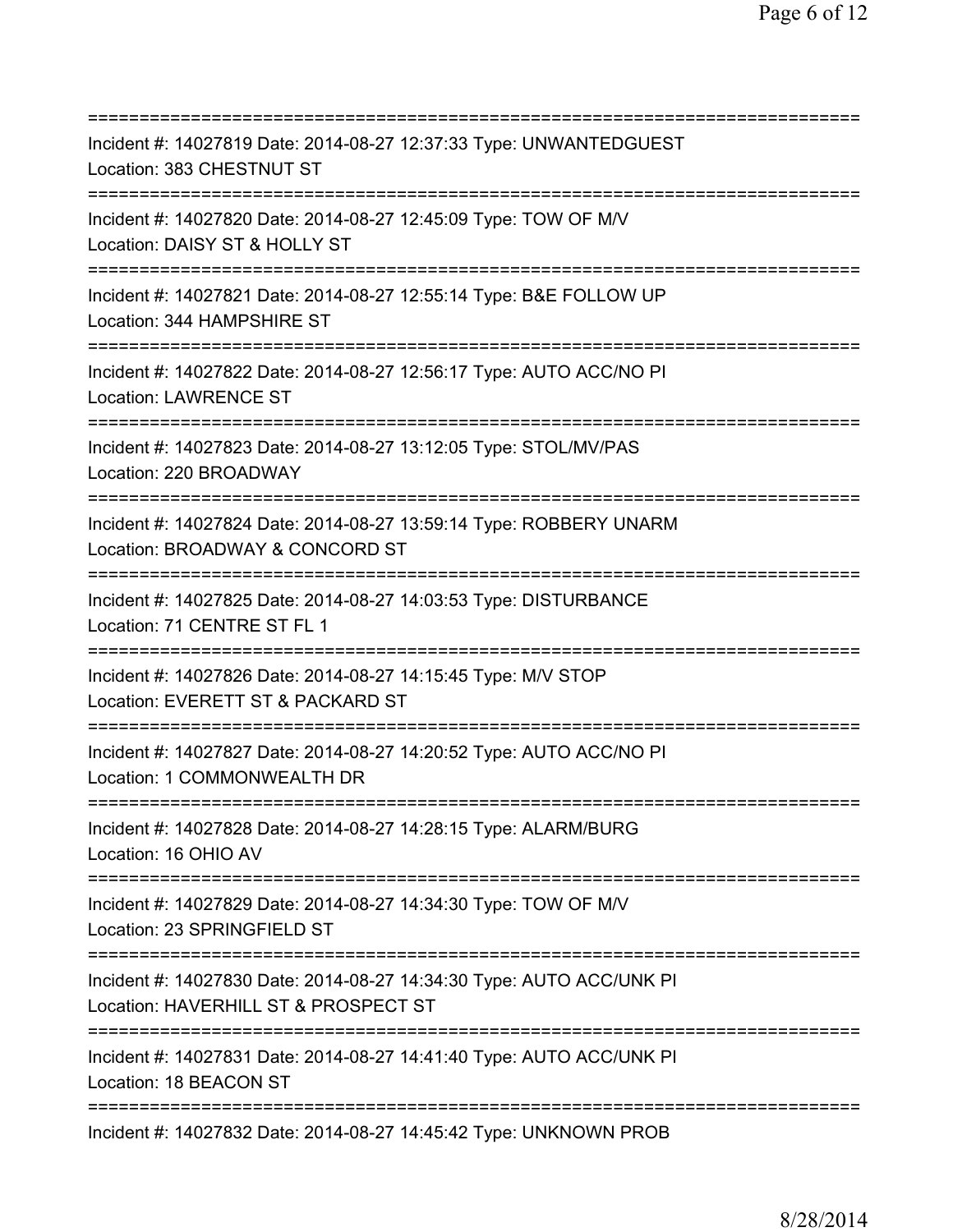| Location: 53 BELLEVUE ST                                                                                                                                 |
|----------------------------------------------------------------------------------------------------------------------------------------------------------|
| Incident #: 14027833 Date: 2014-08-27 15:00:35 Type: LARCENY/PAST<br>Location: 40 MANCHESTER ST                                                          |
| Incident #: 14027834 Date: 2014-08-27 15:09:53 Type: HIT & RUN M/V<br>Location: ABBOTT ST & S UNION ST                                                   |
| Incident #: 14027835 Date: 2014-08-27 15:18:43 Type: M/V STOP<br>Location: 78 EVERETT ST<br>==============================                               |
| Incident #: 14027836 Date: 2014-08-27 15:20:09 Type: CK WELL BEING<br>Location: 52 MYRTLE ST                                                             |
| ==============================<br>Incident #: 14027837 Date: 2014-08-27 15:21:13 Type: DISTURBANCE<br>Location: 42 MARBLE AV                             |
| :=========================<br>--------====================<br>Incident #: 14027838 Date: 2014-08-27 15:31:50 Type: ALARM/BURG<br>Location: 16 LORENZO RD |
| Incident #: 14027839 Date: 2014-08-27 15:45:16 Type: DRUG VIO<br>Location: 640 HAVERHILL ST                                                              |
| Incident #: 14027840 Date: 2014-08-27 15:46:35 Type: INVESTIGATION<br>Location: 660 HAVERHILL ST                                                         |
| Incident #: 14027841 Date: 2014-08-27 15:59:08 Type: A&B PAST<br>Location: 32 LAWRENCE ST #2                                                             |
| Incident #: 14027842 Date: 2014-08-27 16:01:09 Type: HIT & RUN M/V<br>Location: ESSEX ST & BROADWAY                                                      |
| Incident #: 14027843 Date: 2014-08-27 16:02:22 Type: HIT & RUN M/V<br>Location: BROADWAY & ESSEX ST                                                      |
| Incident #: 14027844 Date: 2014-08-27 16:14:22 Type: LARCENY/PAST<br>Location: HANCOCK ST                                                                |
| Incident #: 14027845 Date: 2014-08-27 16:22:17 Type: UNWANTEDGUEST<br>Location: 54 MELVIN ST #10-18                                                      |
| Incident #: 4 ADD 70 AC Data: 00 A AD 07 42:09:04 Tune: IDENITITY TUEET                                                                                  |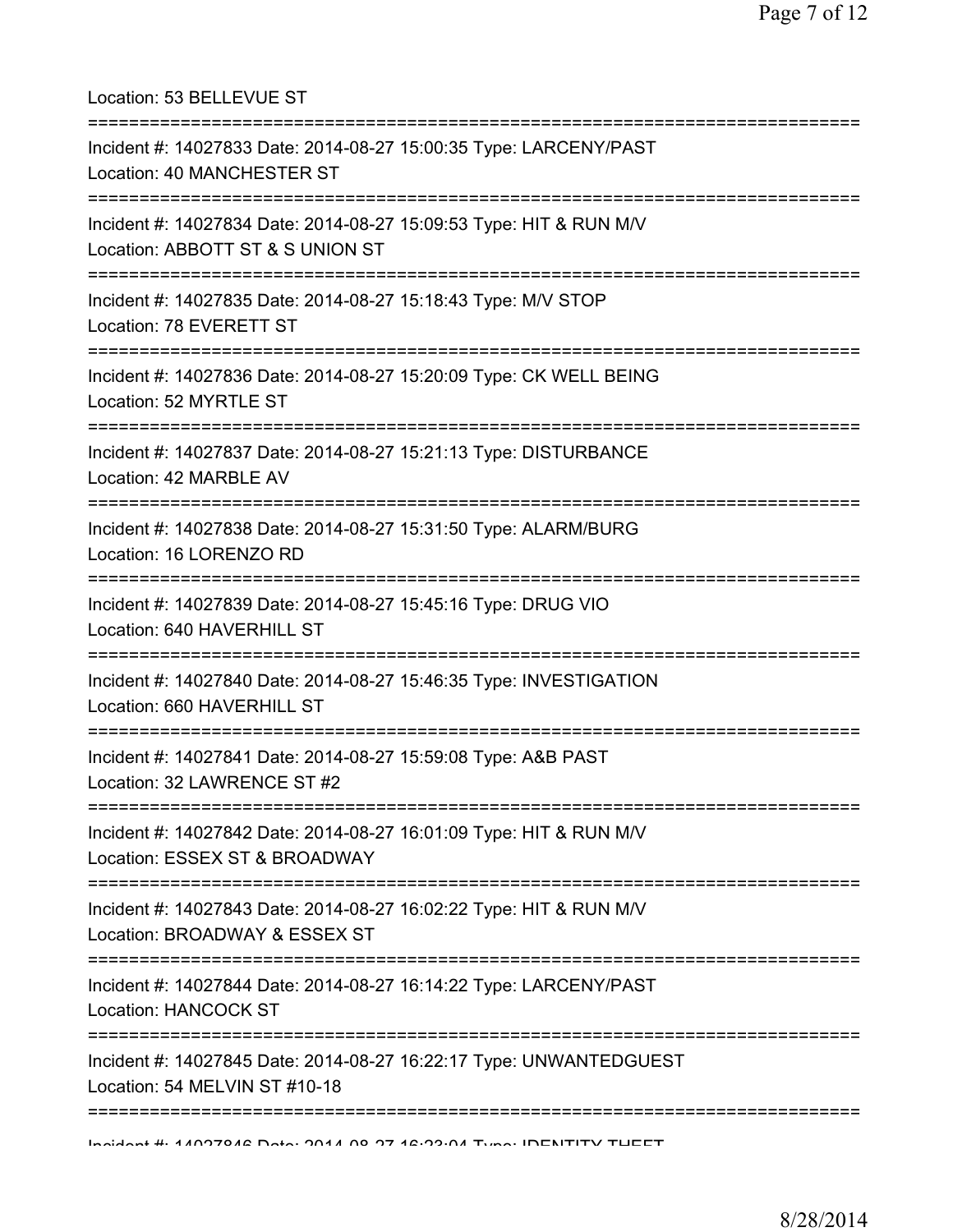Location: 90 LOWELL ST

| Incident #: 14027847 Date: 2014-08-27 16:30:06 Type: CK WELL BEING<br>Location: 18 FRANKLIN ST #211<br>---------------------                      |
|---------------------------------------------------------------------------------------------------------------------------------------------------|
| Incident #: 14027848 Date: 2014-08-27 16:41:45 Type: LIC PLATE STO<br>Location: 413 MARKET ST                                                     |
| Incident #: 14027849 Date: 2014-08-27 16:50:42 Type: ALARM/BURG<br>Location: LAWRENCE TANK / 26 WENDELL ST<br>;================================== |
| Incident #: 14027850 Date: 2014-08-27 17:03:59 Type: DISORDERLY<br>Location: 240 BROADWAY                                                         |
| Incident #: 14027851 Date: 2014-08-27 17:08:24 Type: INVEST CONT<br>Location: 360 S UNION ST                                                      |
| Incident #: 14027852 Date: 2014-08-27 17:22:36 Type: ALARM/BURG<br>Location: RESD; RAYMOND LIRENZO9782081654 / 243 SALEM ST                       |
| Incident #: 14027853 Date: 2014-08-27 17:30:54 Type: DISORDERLY<br>Location: AMES ST & BUTLER ST                                                  |
| Incident #: 14027854 Date: 2014-08-27 17:34:15 Type: M/V STOP<br>Location: ANDOVER ST & STATE ST                                                  |
| Incident #: 14027855 Date: 2014-08-27 17:45:52 Type: NEIGHBOR PROB<br>Location: 141 WOODLAND ST                                                   |
| Incident #: 14027856 Date: 2014-08-27 17:59:26 Type: INVEST CONT<br>Location: SHEEHAN'S TOWING SERVICE / 27 LAWRENCE ST                           |
| Incident #: 14027857 Date: 2014-08-27 17:59:29 Type: M/V STOP<br>Location: CHICKERING ST & CUTLER ST                                              |
| Incident #: 14027858 Date: 2014-08-27 18:00:34 Type: MISSING PERS<br>Location: 18 FRANKLIN ST                                                     |
| Incident #: 14027859 Date: 2014-08-27 18:06:38 Type: DOMESTIC/PROG<br>Location: 26 ORCHARD ST FL 1                                                |
|                                                                                                                                                   |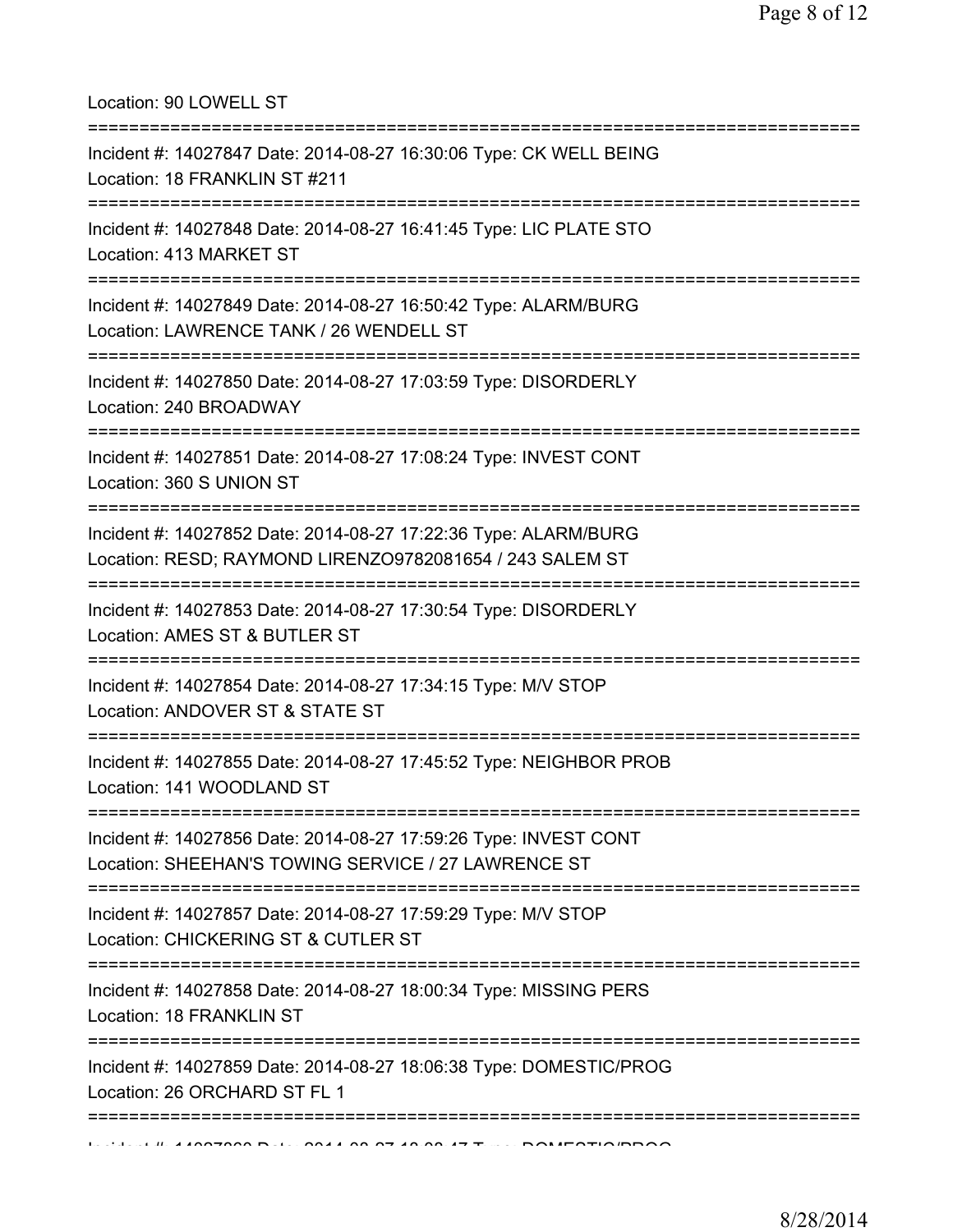| Location: HAVERHILL ST & UNION ST<br>=====================================                                                              |
|-----------------------------------------------------------------------------------------------------------------------------------------|
| Incident #: 14027861 Date: 2014-08-27 18:19:48 Type: M/V STOP<br>Location: CHICKERING ST & CUTLER ST<br>.============================== |
| Incident #: 14027862 Date: 2014-08-27 18:27:31 Type: DISTURBANCE<br>Location: 169 HAVERHILL ST #3                                       |
| Incident #: 14027863 Date: 2014-08-27 18:27:44 Type: B&E/MV/PAST<br>Location: 59 TREMONT ST                                             |
| Incident #: 14027864 Date: 2014-08-27 18:32:48 Type: DISORDERLY<br>Location: RIVERFRONT PARK / SANBORN ST                               |
| Incident #: 14027865 Date: 2014-08-27 18:49:22 Type: SUS PERS/MV<br>Location: 116 SARATOGA ST                                           |
| Incident #: 14027866 Date: 2014-08-27 19:01:18 Type: DISTURBANCE<br>Location: TEDESCHI / 3 BEACON ST                                    |
| Incident #: 14027867 Date: 2014-08-27 19:02:01 Type: SUS PERS/MV<br>Location: 105 PROSPECT ST<br>====================================== |
| Incident #: 14027868 Date: 2014-08-27 19:06:16 Type: M/V STOP<br>Location: COMMON ST & LAWRENCE ST                                      |
| Incident #: 14027869 Date: 2014-08-27 19:20:06 Type: DISTURBANCE<br>Location: 26 HILLSIDE AV FL 2<br>==============================     |
| Incident #: 14027870 Date: 2014-08-27 19:34:14 Type: ALARM/BURG<br>Location: METRO PCS / 67 WINTHROP AV                                 |
| :=======================<br>Incident #: 14027871 Date: 2014-08-27 19:45:20 Type: DISTURBANCE<br>Location: 11 DANA ST FL 1               |
| Incident #: 14027872 Date: 2014-08-27 19:47:18 Type: ALARM/BURG<br>Location: 79 RESERVOIR ST                                            |
| ================<br>Incident #: 14027873 Date: 2014-08-27 19:56:11 Type: M/V STOP<br>Location: BAILEY ST & SHAWSHEEN RD                 |
|                                                                                                                                         |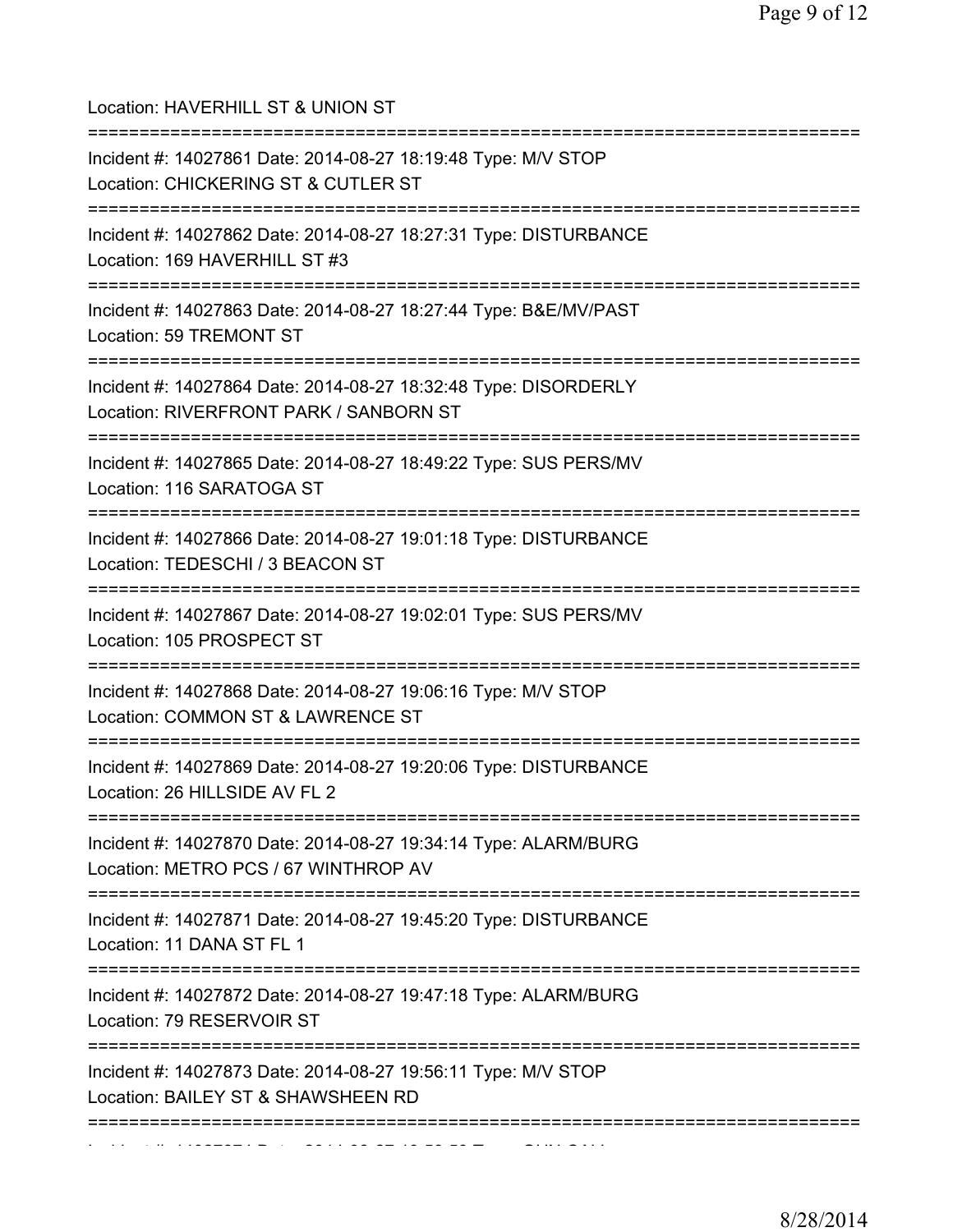Location: CARLETON ST & COOLIDGE ST =========================================================================== Incident #: 14027875 Date: 2014-08-27 20:03:29 Type: M/V STOP Location: HAVERHILL ST & WEST ST =========================================================================== Incident #: 14027876 Date: 2014-08-27 20:11:32 Type: SUS PERS/MV Location: 92 BEACON ST =========================================================================== Incident #: 14027877 Date: 2014-08-27 20:23:28 Type: HIT & RUN M/V Location: 215 FERRY ST =========================================================================== Incident #: 14027878 Date: 2014-08-27 20:39:03 Type: ALARM/BURG Location: CHIN CHIN GROCERY / 603 S UNION ST =========================================================================== Incident #: 14027879 Date: 2014-08-27 20:41:32 Type: LIC PLATE STO Location: 19 N PARISH RD =========================================================================== Incident #: 14027880 Date: 2014-08-27 20:46:43 Type: M/V STOP Location: CHICKERING ST & CUTLER ST =========================================================================== Incident #: 14027881 Date: 2014-08-27 20:52:57 Type: FIGHT Location: LEONARD SCHOOL / 60 ALLEN ST =========================================================================== Incident #: 14027882 Date: 2014-08-27 20:56:17 Type: MAN DOWN Location: S BROADWAY & SALEM ST =========================================================================== Incident #: 14027884 Date: 2014-08-27 21:00:44 Type: THREATS Location: 383 HAVERHILL ST #40 FL 3 =========================================================================== Incident #: 14027883 Date: 2014-08-27 21:01:49 Type: SUS PERS/MV Location: AVON ST & BRUCE ST =========================================================================== Incident #: 14027885 Date: 2014-08-27 21:04:55 Type: ALARM/BURG Location: RESD; RAMONA AMPARO9782731128 / 79 RESERVOIR ST =========================================================================== Incident #: 14027886 Date: 2014-08-27 21:05:36 Type: WIRE DOWN Location: ABBOTT ST & BLANCHARD ST =========================================================================== Incident #: 14027887 Date: 2014-08-27 21:06:47 Type: CK WELL BEING Location: 44 HAVERHILL ST ===========================================================================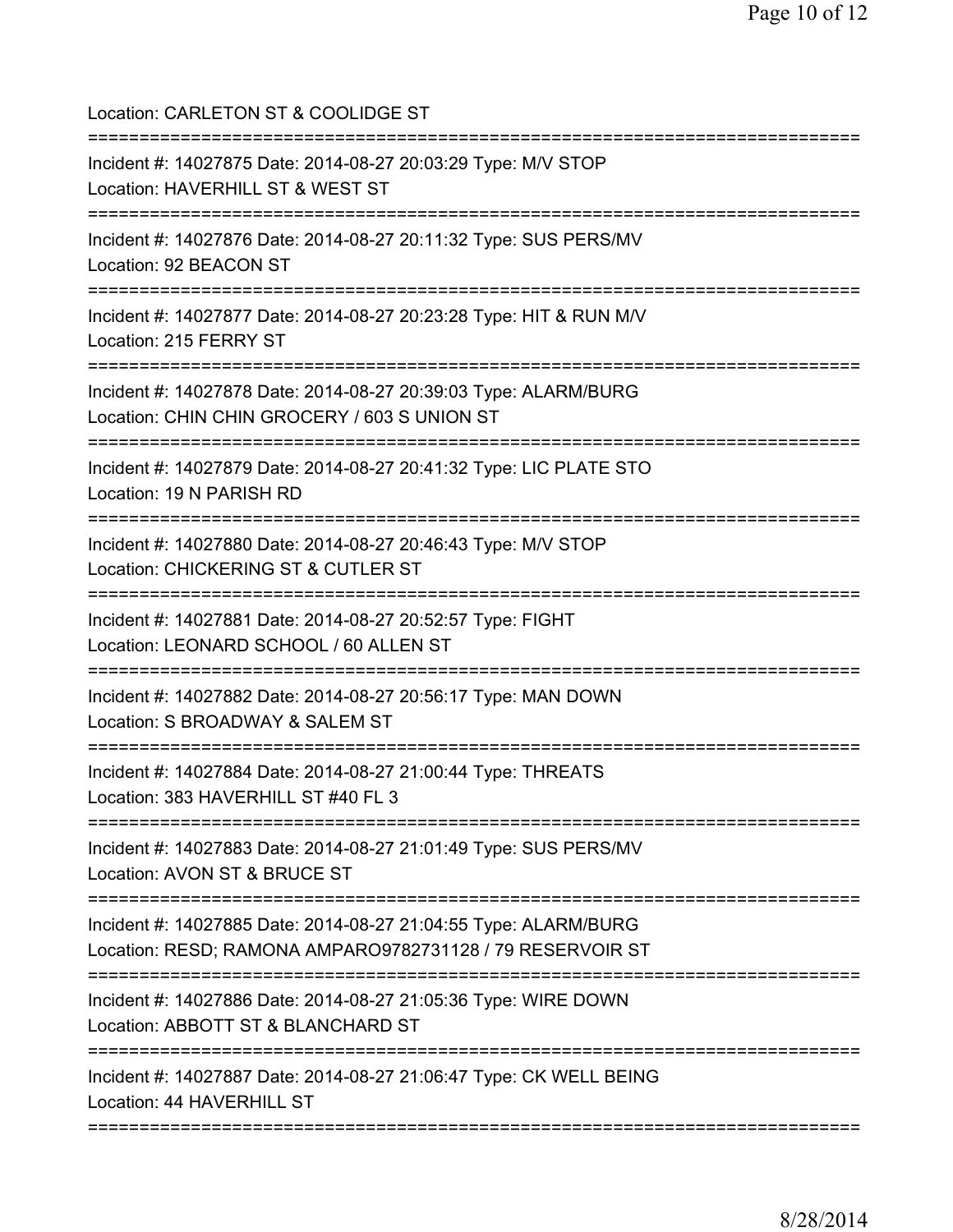Location: 5 FARNHAM ST

| Incident #: 14027889 Date: 2014-08-27 21:14:30 Type: MAL DAMG PROG<br>Location: 439 RIVERSIDE DR #BACK                               |
|--------------------------------------------------------------------------------------------------------------------------------------|
| Incident #: 14027890 Date: 2014-08-27 21:39:17 Type: MAN DOWN<br>Location: 118 DORCHESTER ST                                         |
| Incident #: 14027891 Date: 2014-08-27 21:56:19 Type: DISORDERLY<br>Location: 30 HANCOCK ST<br>===============================        |
| Incident #: 14027892 Date: 2014-08-27 21:58:56 Type: MAN DOWN<br>Location: 649 ESSEX ST                                              |
| Incident #: 14027893 Date: 2014-08-27 22:05:45 Type: DOMESTIC/PROG<br>Location: 145 MARGIN ST FL 1                                   |
| Incident #: 14027894 Date: 2014-08-27 22:06:06 Type: UNWANTEDGUEST<br>Location: 20 PORTLAND ST FL 2                                  |
| Incident #: 14027895 Date: 2014-08-27 22:39:31 Type: MAN DOWN<br>Location: 231 HAMPSHIRE ST                                          |
| Incident #: 14027896 Date: 2014-08-27 22:43:57 Type: RECOV/STOL/MV<br>Location: 134 BUTLER ST FL 1                                   |
| Incident #: 14027897 Date: 2014-08-27 22:48:03 Type: MEDIC SUPPORT<br>Location: ST PATRICK'S PARISH / 118 S BROADWAY                 |
| Incident #: 14027898 Date: 2014-08-27 23:21:30 Type: ALARM/BURG<br>Location: MAINSTREAM GLOBAL9786554257 / 90 GLENN ST               |
| Incident #: 14027899 Date: 2014-08-27 23:42:58 Type: LARCENY/PAST<br>Location: 56 KENT ST FL 1                                       |
| Incident #: 14027900 Date: 2014-08-27 23:44:20 Type: B&E/ATTEMPY<br>Location: 209 JACKSON ST FL 1                                    |
| :==========<br>Incident #: 14027901 Date: 2014-08-27 23:51:37 Type: SUICIDE ATTEMPT<br>Location: BEACON COURTS / 46 DUCKETT AV #38-2 |
|                                                                                                                                      |